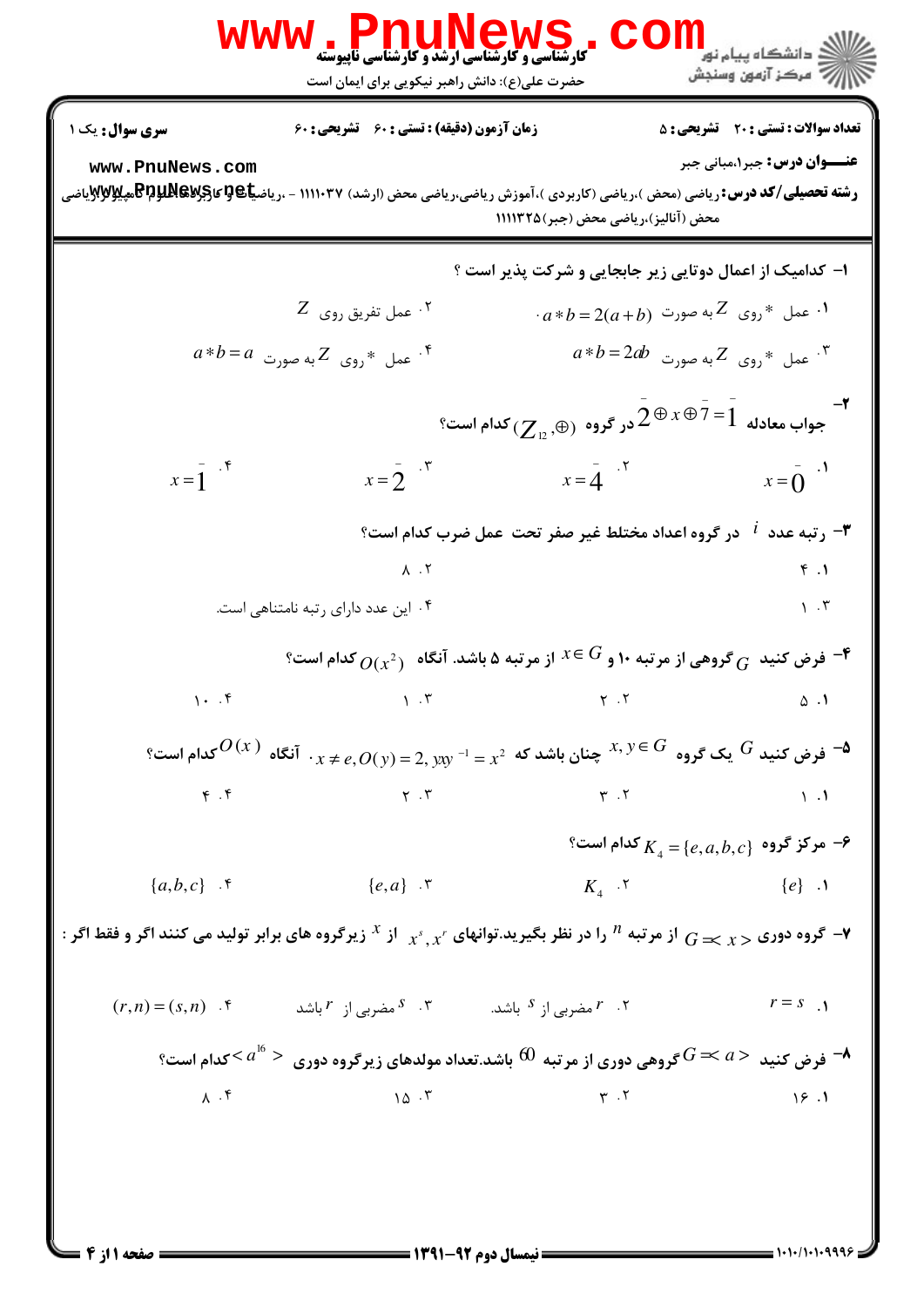|                                    | ، WWW ، Pnung المستقل بالكليم في WWW<br>حضرت علی(ع): دانش راهبر نیکویی برای ایمان است                                              |                                                                                                                          | <sup>ال</sup> ڪ دانشڪاه پيام نور <sup>دا</sup><br>ا∛ مرکز آزمون وسنڊش |
|------------------------------------|------------------------------------------------------------------------------------------------------------------------------------|--------------------------------------------------------------------------------------------------------------------------|-----------------------------------------------------------------------|
| <b>سری سوال : ۱ یک</b>             | زمان آزمون (دقیقه) : تستی : 60 ٪ تشریحی : 60                                                                                       |                                                                                                                          | <b>تعداد سوالات : تستی : 20 - تشریحی : 5</b>                          |
| www.PnuNews.com                    | <b>رشته تحصیلی/کد درس: ریاضی (محض )،ریاضی (کاربردی )،آموزش ریاضی،ریاضی محض (ارشد) ۱۱۱۱۰۳۷ - ،ریاض<del>یا©PARRA به پایالا</del></b> | محض (آنالیز)،ریاضی محض (جبر)۱۱۱۱۳۲۵                                                                                      | <b>عنـــوان درس:</b> جبر ۱،مبانی جبر                                  |
|                                    |                                                                                                                                    | °– کدام گزینه در مورد گروه $Z_2 \times Z_2$ درست است $Y$                                                                 |                                                                       |
|                                    | ا ز نظر جبری $Z_2 \times Z_2$ ساختاری مشابه با $Z_4$ دارد. $Z_2$                                                                   |                                                                                                                          | گروهی دوری است. $Z_2 \times Z_2$ $\rightarrow$                        |
|                                    | همان گروه ۴-کلاين است. $Z_2\times Z_2$                                                                                             |                                                                                                                          | . تا $Z_2 \times Z_2$ گروهی غیر آبلی است. $Z_2 \times Z_2$            |
|                                    |                                                                                                                                    | $^{\circ}$ ا- رتبه عضو $(\overline{2},\overline{3},\overline{2})$ در گروه $Z_{\alpha}\times Z_{\gamma}$ کدام است $^{-1}$ |                                                                       |
| $\mathcal{L}$                      | $\mathbf{r}$ . $\mathbf{r}$                                                                                                        | $9.7$ (1)                                                                                                                |                                                                       |
|                                    |                                                                                                                                    |                                                                                                                          | ا برای هر $^{n\geq 3}$ مرکز گروه $_{S_n}$ کدام است؟ $^{-11}$          |
| $\{\mathcal{E}\}$ . $\mathfrak{k}$ | $Z_n$ . $\mathbf{r}$                                                                                                               | $A_n \cdot Y$ $S_n \cdot Y$                                                                                              |                                                                       |
|                                    |                                                                                                                                    | $^{\circ}$ ا− شاخص زیرگروه $\frac{1}{Z}>H$ از گروه $Z_{\rm 0}$ ) کدام است $^{\circ}$                                     |                                                                       |
| 1.9                                |                                                                                                                                    | $1.7$ $0.7$ $1.1$                                                                                                        |                                                                       |
|                                    | فرض کنید $G$ =(Z,+) و $G = (Z,+)$ . در این صورت کدام گزینه در مورد گروه $\frac{G}{H}$ درست است. $H \asymp 2$ و $G = (Z,+)$         |                                                                                                                          |                                                                       |
|                                    | ۰۲ گروهی ۲ عضوی است.                                                                                                               |                                                                                                                          | ۰۱ گروهی نامتناهی است.                                                |
|                                    | ۰۴ گروهی غیر آبلی است.                                                                                                             |                                                                                                                          | ۰۳ گروهی غیر دوری است.                                                |
|                                    |                                                                                                                                    |                                                                                                                          | ° مرتبه گروه متناوب $\,A_{_4}\,$ کدام است $\,$                        |
| 9.9                                | $\gamma \gamma$ . $\gamma$                                                                                                         | $F!$ . $\zeta$                                                                                                           | f.1                                                                   |
|                                    |                                                                                                                                    |                                                                                                                          | ۱۵– کدام گزینه درست است؟                                              |
|                                    | ۰۲ هر میدان یک قلمرو صحیح متناهی ست.                                                                                               |                                                                                                                          | ٠١ هر قلمرو صحيح يک ميدان است.                                        |
|                                    | ۰۴ هر میدان یک قلمرو صحیح است.                                                                                                     | ۰۳ هر قلمرو صحیح نا متناهی یک میدان است.                                                                                 |                                                                       |
|                                    |                                                                                                                                    | ا- فرض کنید $R$ حلقه ای با عضو یکه و $\,R \in \mathbb{R} \,$ یک یکه باشد. در اینصورت: $\,$                               |                                                                       |
|                                    | $r = 0$ آنگاه $n = 0, r \in R$ آنگاه $r = 0$                                                                                       |                                                                                                                          | ۰۱ یک مقسوم علیه صفر در $R$ است. $^{\prime\prime}$ ۰۱                 |
|                                    | $u=1$ $\cdot$                                                                                                                      | $\cdot$ عنصری چون $^V$ در $^V$ موجوداست که $_{UV}$ . $^{\text{w}}$                                                       |                                                                       |
|                                    |                                                                                                                                    |                                                                                                                          |                                                                       |
|                                    |                                                                                                                                    |                                                                                                                          |                                                                       |

 $= 1.1 - 11.1 - 9999$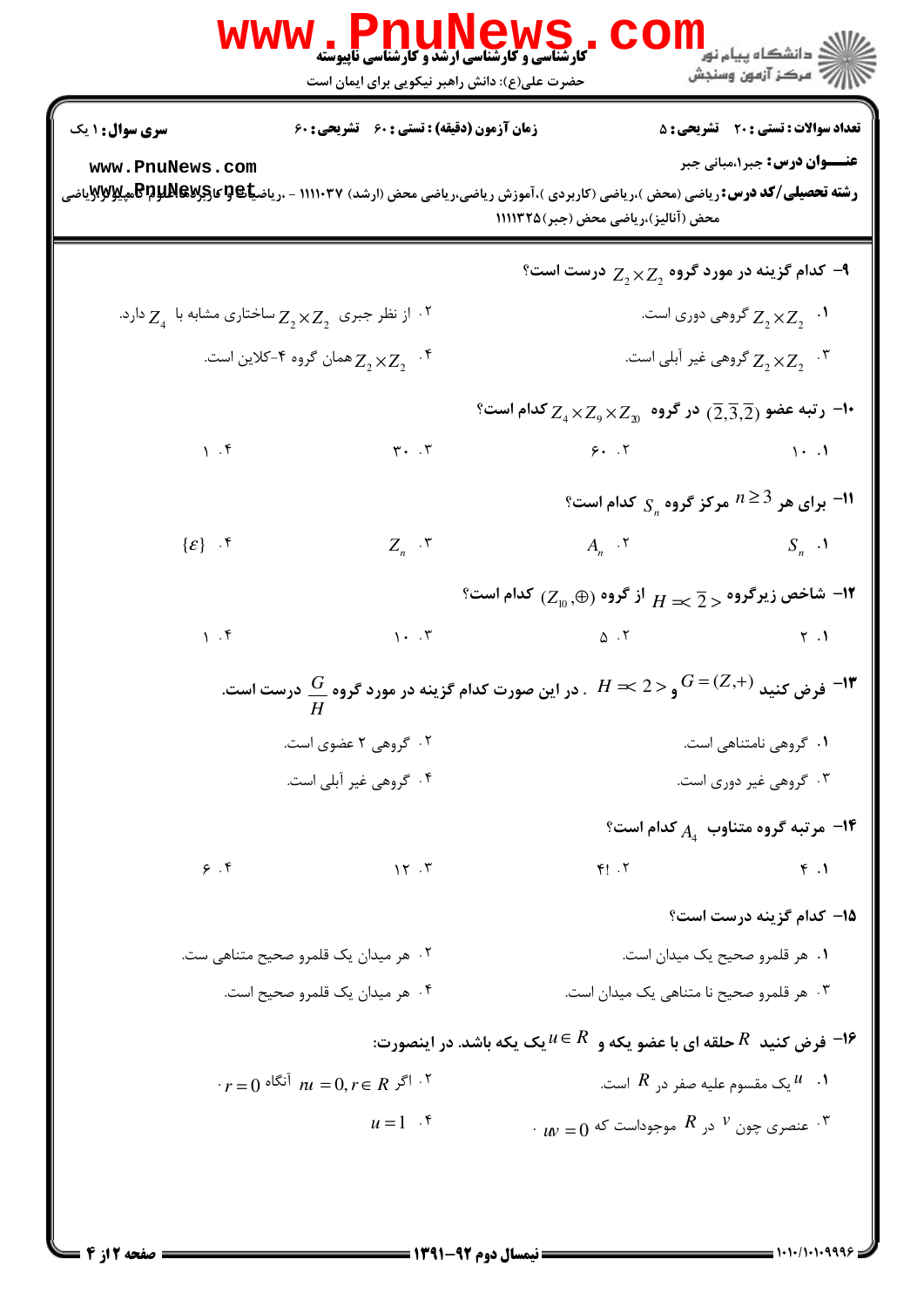|                                   | <b>WWW.PNUNEWS</b><br><b>کارشناسی و کارشناسی ارشد و کارشناسی ناپیوسته</b><br>حضرت علی(ع): دانش راهبر نیکویی برای ایمان است | ر دانشگاه پيام نور ■<br>دانشگاه پيام نور <mark>سنجش</mark>                                                                                                                                                                           |  |
|-----------------------------------|----------------------------------------------------------------------------------------------------------------------------|--------------------------------------------------------------------------------------------------------------------------------------------------------------------------------------------------------------------------------------|--|
| سری سوال: ۱ یک                    | <b>زمان آزمون (دقیقه) : تستی : 60 ٪ تشریحی : 60</b>                                                                        | <b>تعداد سوالات : تستی : 20 - تشریحی : 5</b>                                                                                                                                                                                         |  |
| www.PnuNews.com                   |                                                                                                                            | <b>عنـــوان درس:</b> جبر ۱،مبانی جبر<br><b>رشته تحصیلی/کد درس: ریاضی (محض )،ریاضی (کاربردی )،آموزش ریاضی،ریاضی محض (ارشد) ۱۱۱۱۰۳۷ - ،ریاض<del>یا©PARRA و P</del>کهایی<del>لاو</del>Pکهایی</b><br>محض (آنالیز)،ریاضی محض (جبر)۱۱۱۱۳۲۵ |  |
|                                   |                                                                                                                            | ا- فرض كنيد $R$ حلقه غير صفر و با عضو يكه باشد . $R$ يك حلقه بخشى است هر گاه: $\bullet$                                                                                                                                              |  |
|                                   | ۰۲ $(R,\cdotp)$ یک گروه باشد.                                                                                              | ۰۱ هر عضو $R$ یک یکه باشد. $\cdot$                                                                                                                                                                                                   |  |
|                                   | ۰۴ هر عضو غیر صفر $R$ یک یکه باشد. $^\mathfrak{e}$                                                                         | بک گروه آبلی باشد. $(R\!-\!\{0\},\cdots)$                                                                                                                                                                                            |  |
|                                   |                                                                                                                            | ا در حلقه تعویض پذیر $R$ با عضو یکه ایده آل $I$ اول است اگر و فقط اگر $\blacksquare$                                                                                                                                                 |  |
|                                   | یک حلقه بخشی باشد. $\frac{R}{I}^{-\cdot \, \mathsf{\check{Y}}}$                                                            | یک میدان باشد. $\frac{R}{I}$ $\,$ ۰۱                                                                                                                                                                                                 |  |
|                                   | حلقه صفر باشد. $\frac{R}{I}^{-\cdot \mathfrak{f}}$                                                                         | یک دامنه صحیح باشد. $\frac{R}{I}$ $\cdot$ $^{\circ}$                                                                                                                                                                                 |  |
|                                   |                                                                                                                            | ۱۹- کدام گزینه <u>نادرست است؟</u>                                                                                                                                                                                                    |  |
|                                   | ۰۲ مشخصه میدان $\varrho$ صفر است.                                                                                          | ۰۱ مشخصه هر میدان متناهی عددی اول است.                                                                                                                                                                                               |  |
|                                   | برای عدد اول $p$ از مشخصه صفر است. $Z_{_{p}}$                                                                              | ۰۳ میدان $Z_{11}$ از مشخصه ۱۱ است.                                                                                                                                                                                                   |  |
| با کدامیک از حلقه های زیر $S$     |                                                                                                                            | $\frac{S}{S\cap I}$ فرض کنید $S$ یک زیرحلقه $R$ و $I$ یک ایده آل حلقه $R$ باشد. حلقه خارج قسمتی $\frac{S}{S\cap I}$                                                                                                                  |  |
|                                   |                                                                                                                            | يكريخت است؟                                                                                                                                                                                                                          |  |
| $rac{I}{S}$ $\cdot$ $\frac{5}{S}$ | $\frac{S+I}{S}$ .*                                                                                                         | $\frac{S+I}{I}$ . <sup>5</sup><br>$\frac{S}{I}$ .                                                                                                                                                                                    |  |
|                                   | سوالات تشريحي                                                                                                              |                                                                                                                                                                                                                                      |  |
| ۱،۴۰ نمره                         |                                                                                                                            | $\,G, m \,$ ا- فرض کنید $\, \chi > 0 \,$ گروهی دوری از مرتبه $^{\,n}$ باشد. نشان دهید که به ازای هر عدد صحیح و مثبت<br>دارای زیرگروهی از مرتبه $^m$ است اگر و تنها اگر $n,m$ را تقسیم کند.                                           |  |
| <u>۱،۴۰ نمره</u>                  |                                                                                                                            | فرض کنید $^G$ یک گروه باشد نشان دهید هر زیرگروه از $Z(G)$ در $_G$ نرمال است و از آنجا نتیجه بگیرید که اگر $^\mathbf{\sigma}$<br>آبلی باشد آنگاه هر زیرگروه آن نرمال است. $G$                                                         |  |
| ۱،۴۰ نمره                         |                                                                                                                            | فرض کنید $(-1,1],\cdot\cdot\cdot$ چنان باشد که برای جایگشت دلخواه و زوج $(0,f)=0$ و برای جایگشت $\bm{\varphi}$<br>$\mathcal{P}(f) = -1, f$ دلخواه و فرد                                                                              |  |
|                                   |                                                                                                                            | ابتدا نشان دهید که $\mathscr P$ یک همریختی پوشا است سپس هسته $\mathscr P$ را پیدا کرده و نشان دهید که<br>$\frac{S_n}{A} \cong (\{-1,1\},\cdot)$                                                                                      |  |
|                                   | = 1391-92 ده ه ۱۳۹۱-                                                                                                       |                                                                                                                                                                                                                                      |  |

**= نیمسال دوم ۹۲-۱۳۹۱ <del>-</del>-**

= صفحه ۲ از ۴ ـــا